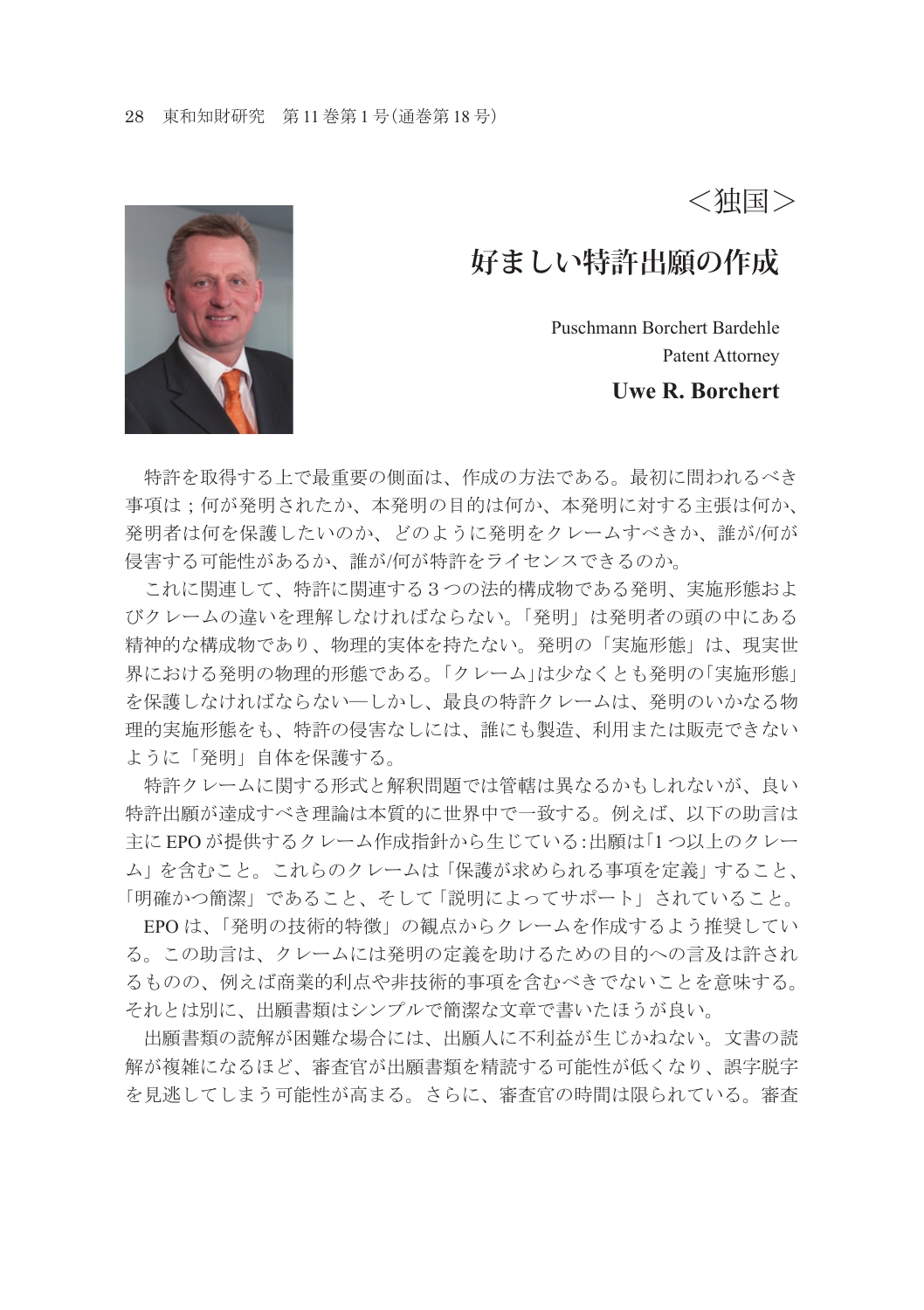官がクレーム表現の理解に費やす時間が長いほど、実際の特許サーチに費やす時 間は短くなる。これは、不完全な状態での拒絶あるいは許可を導く。しかしなが ら、下手に記述された特許は、訴訟の両当事者に記載の意図と異なる文言解釈を する余地を与える。これはすべての当事者に負担となる。

 発明がもたらすものの説明に多大な労力を費やさず、発明そのものや説明され た機能をもたらすた作用の説明に時間を費やすべきである。これは矛盾している ようだが、発明がもたらすものよりも、その発明が機能する原理や理由、あるい は有用性、新規性または差異点をもたらすもののほうが、審査官との関係が深い。

 発明の説明は極端に曖昧または単純であってはならないい。単純な解決策を見 つけると、発明者は特に誇りに思いがちである。これが実際には問題の一部であ る。単純明快で明白な解決策は、特許性のある発明ではない。できるだけ多くの 用途を強調し、最も単純なアイデアでさえも詳細に説明することが重要である。

 さらに、近似する特許発明とのデザインの違い、さまざまな異なる素材の使用、 効率的な製造および有用な結果について詳しく説明することも重要である。

 発明者の創造物を正確かつ十分に記載できない他の理由は、営業秘密またはプ ロセスの漏洩を恐れる点にある。しかし、それは独占権を得るために必要なリス クである。特許取得のためには情報を秘匿していられない。いずれの特許も、そ の分野の当業者なら誰でもその装置を再現でき、提供された情報に基づいて使用 できるように十分に詳細に説明されている、という水準の情報開示が必要である。

 特定し過ぎることが稀に起こり得る。これもまた問題である。プロセスまたは 発明で使用される材料の説明は、一般的表現の後に具体例を提示すべきである。 例えば、発明が「布」を必要とするならば、それだけを記載することも可能であ る。これはおそらく曖昧過ぎる。綿布を必要とする、と記述すればより正確な表 現になる。特に布が綿でできていることが、なぜ重要なのか?竹やレーヨンといっ た他の織物も同様の天然の性質を持っている。より良い説明は、「限定はしないが、 綿、レーヨンまたは竹などの天然繊維でできた吸収素材」という記述であろう。

 クレームの最大の関門は特許審査官の前ではなく裁判所の前にある。特許訴訟 においては、クレームの解釈は通常、特許が侵害されているか否か、先行技術を 前提として特許が有効であるか否かを判断する上で、最も重要な要素である。裁 判所は一般的に、クレームの文言を、その発明の分野の当業者によって理解され る通常の意味の最大範囲で解釈する。例えば、化学の発明の場合に「アモルファ ス」という用語を解釈する必要があるとき、裁判所は標準的な化学者によって理 解される通常の意味を参酌するように説得する傾向がある。

(邦訳:当研究所)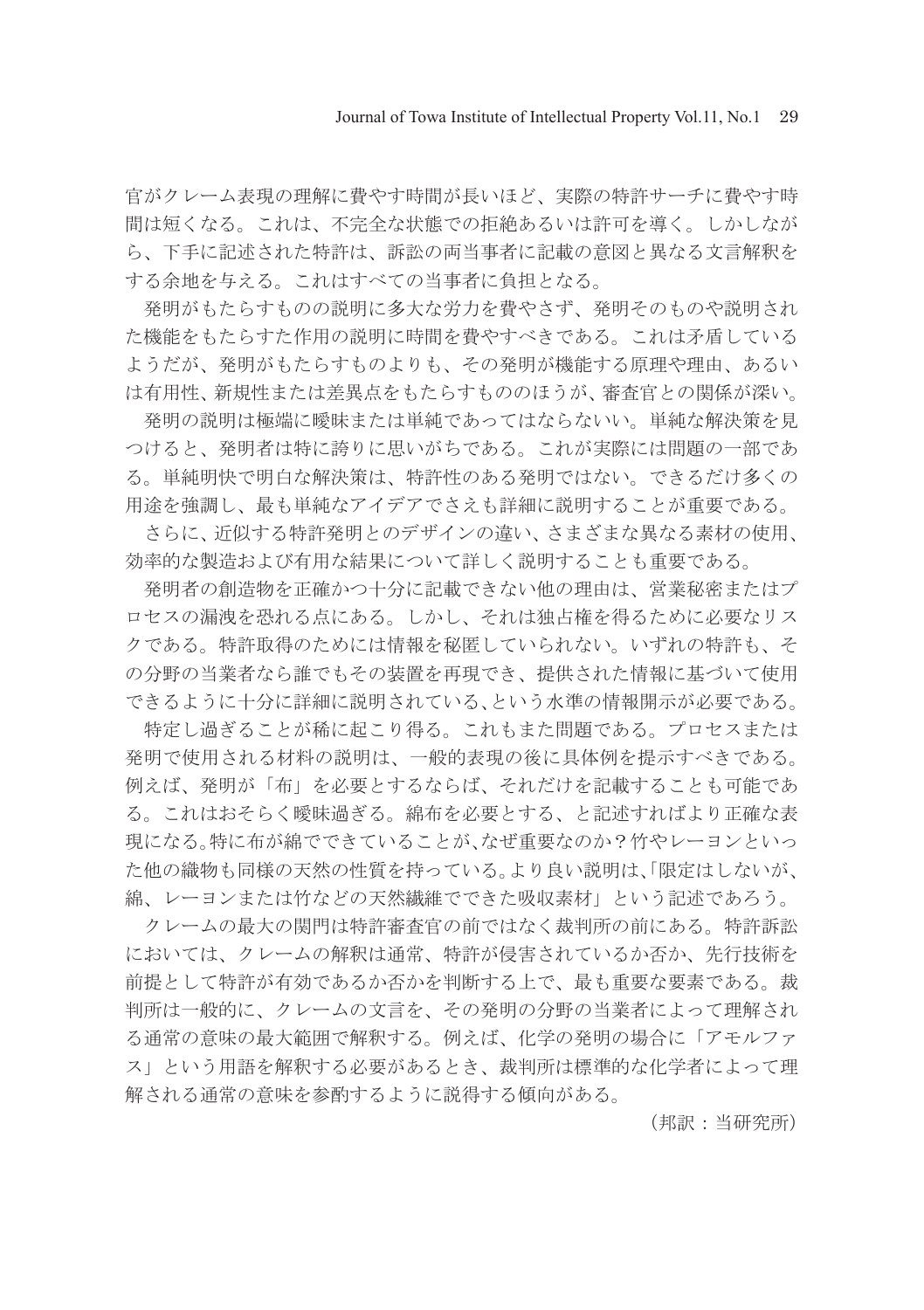## < **Germany** >

## **Drafting a good patent application**

Puschmann Borchert Bardehle Patent Attorney **Uwe R. Borchert**

 The most important aspect in earning the grant of a patent is how it was drafted. The first questions to be asked are : What has been invented? What are the goals of this invention? What are the claims to this invention? What is the inventor trying to protect? How should we claim the invention? Who/what is likely to infringe? Who/what could license the patent?

 In this connection one has to understand the differences between three legal constructs related to patents : inventions, embodiments and claims. An "invention" is a mental construct inside the mind of the inventor and has no physical substance. An "embodiment" of an invention is a physical form of the invention in the real world. The "claims" must protect at least an "embodiment" of the invention – but the best patent claims will protect the "invention" itself so that no physical embodiments of the invention can be made, used or sold by anyone without infringing the claims.

 While jurisdictions may differ over format and interpretation issues regarding patent claims, the theory of what a good patent application should accomplish is essentially the same worldwide. For instance, the following advice originated largely from claims construction guidelines provided by the EPO : The application must contain "one or more claims." These claims must "define the matter for which protection is sought ; " "be clear and concise ; " and "be supported by the description."

 The EPO recommends that claims be drafted in terms of the "technical features of the invention." This advice means that claims should not contain statements relating, for example, to commercial advantages or other non-technical matters although statements of purpose are allowed when they assist in defining the invention. Independently from this advice it is recommended to write the application in simple and concise style.

 When an application is difficult to read or understand, it can hurt the applicant. The more complicated the document is to read, the less likely it is that the application is read thoroughly, and so errors and omissions may be missed. Furthermore, the examiner has only a